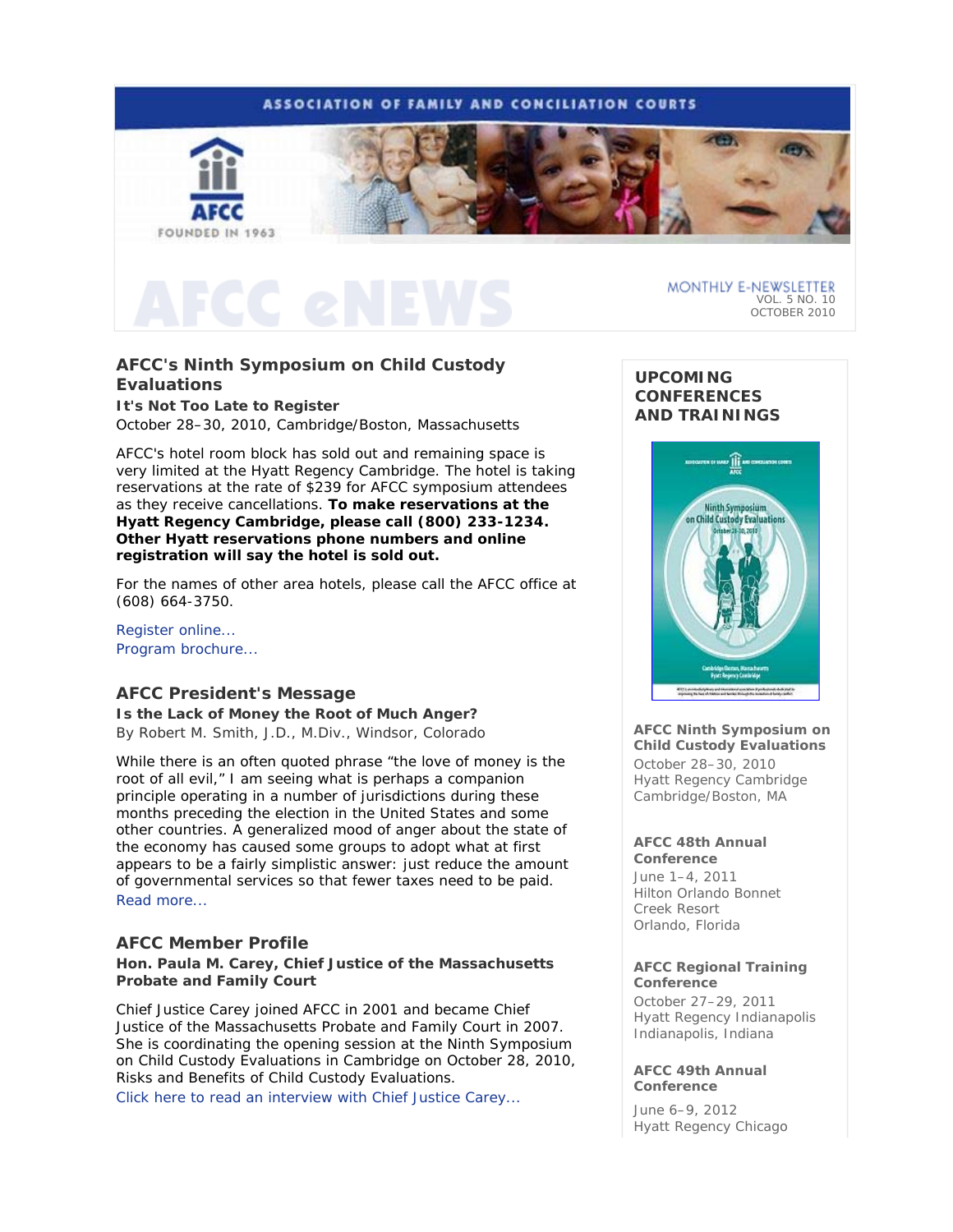## **ASK THE EXPERTS**

## **Ten Steps on the Path to Stepfamily Happiness**

*By Leslie Todd, LCSW, ACSW, Baton Rouge, Louisiana* 

Many of the families we interact with in our daily practices have new partners involved. Leslie Todd will present a workshop addressing some of the issues that may arise, *Stepfamily Dynamics in Custody Disputes*, in Cambridge at the Ninth Symposium on Child Custody Evaluations. Here she outlines Ten Steps on the Path to Stepfamily Happiness. Read more...

## **Intimate Partner Violence Screening Tool**

*The Mediator's Assessment of Safety Issues and Concerns (MASIC): A Screening Interview for Intimate Partner Violence and Abuse*, an instrument created by and discussed by its authors, Amy Holzworth-Monroe, Connie J.A. Beck and Amy G. Applegate, in an article in the October special issue of *Family Court Review*, is available in the public domain. Click here for the *MASIC*...

## **Association for Conflict Resolution (ACR) Draft Model Standards for Mediation Certification Programs**

ACR has posted a draft document, Model Standards for Mediation Certification Programs, for comment. These standards are intended to set goals to which new and existing mediator quality assurance programs should aspire. All comments should be sent to ModelStandards@ACRnet.org.

Click here to read the Model Standards draft...

## **AFCC Member News**

**Hon. R. John Harper**, a Judge of the Superior Court of Justice of Ontario (London) and an AFCC Board member, has been appointed Senior Judge of the Family Court Branch (Toronto). Click to read more...

## **AFCC Chapter Updates**

AFCC currently has 13 chapters across the U.S. and in Canada, each working to carry out the AFCC mission at the local level. Read more about what some of the chapters are doing...

## **FCR Issue Available Online**

The *Family Court Review* July 2010 Special Issue, *The Fifth World Congress on Family Law and The Rights of Children and Youth,* is available free online*,* thanks to *FCR* publisher Wiley-Blackwell*.* 

Read the July 2010 *FCR*...

## **Parenting Coordination Trainings**

Join AFCC in Baltimore, Maryland, in December for two parenting coordination trainings. *Parenting Coordination: Working with High Conflict Families,* presented by Robin M. Deutsch, Ph.D. on

Chicago, Illinois

## **AFCC 50th Annual**

**Conference** May 29–June 1, 2013 J.W. Marriott Los Angeles at L.A. Live Los Angeles, California

## **Arizona Chapter Annual**

**Conference**  January 28–30, 2011 Sedona, Arizona More information...

### **California Chapter Annual Conference**

February 11–13, 2011 *Times They are a-Changing*  The Mark Hopkins Hotel at Nob Hill San Francisco, California More information...

### **Parenting Coordination: Working with High Conflict Families**

*Robin M. Deutsch, Ph.D.* December 6–7, 2010 Baltimore, Maryland

### **Parenting Coordination: Advanced Practice Issues**

*Matthew J. Sullivan, Ph.D.* December 8–9, 2010 Baltimore, Maryland



Follow AFCC on Facebook! Click here...

## **JOIN AFCC**

Are you a member?

Join or Renew...

AFCC offers member benefits that promote excellence in practice.

View member benefits...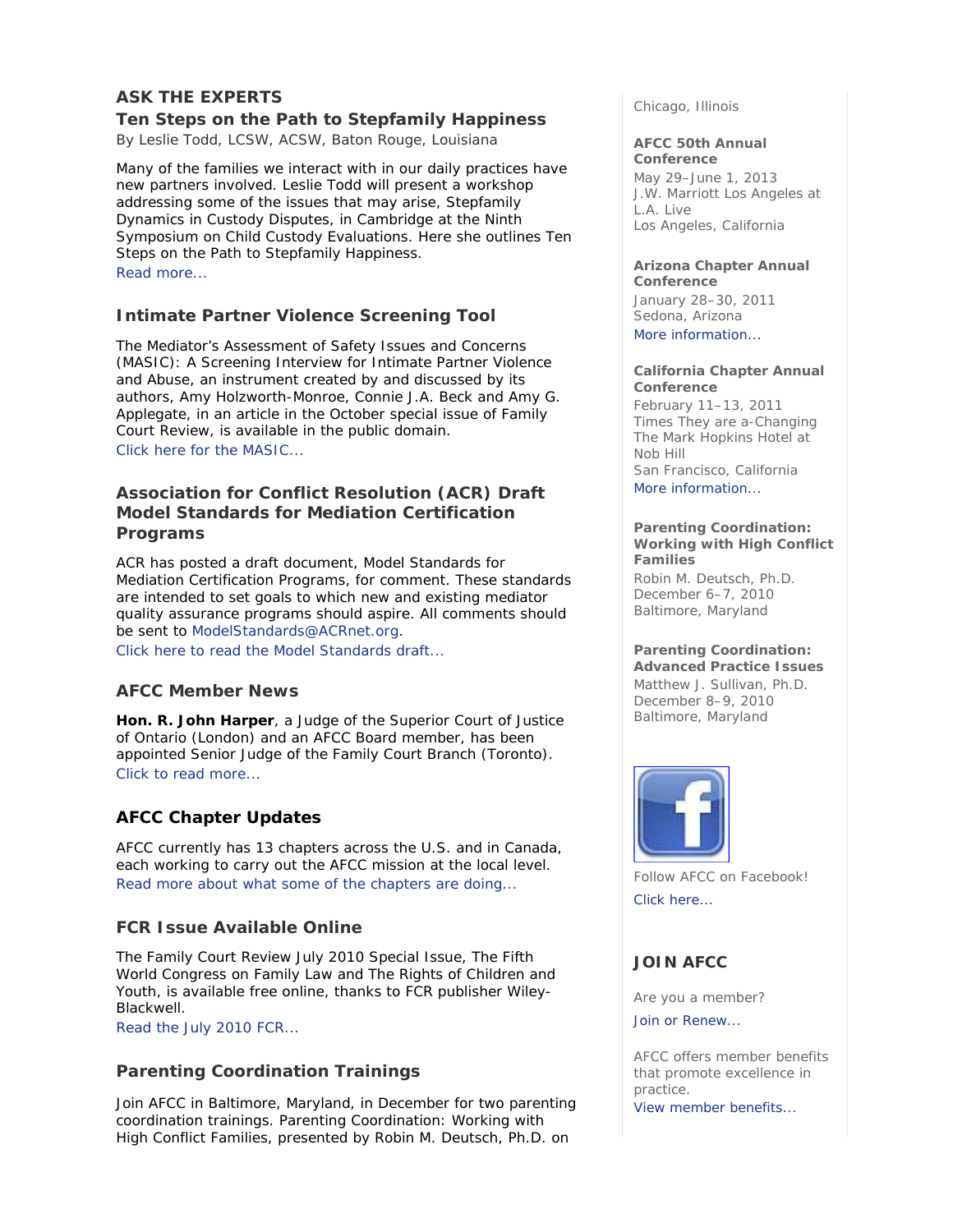December 6–7, 2010, and *Parenting Coordination: Advanced Practice Issues*, presented by Matthew J. Sullivan, Ph.D. December 8–9, 2010. Click here for more information...

## **LOL with AFCC**

If you were at the AFCC annual banquet in Denver in June, you likely heard Greg Schwem, who made us laugh at ourselves and our profession. Greg Schwem is a corporate stand-up comedian and humorous speaker. His clients include Microsoft, IBM, McDonald's, United Airlines and AFCC. Greg's comical bits on business, technology and raising children in a digital world can be heard regularly on Sirius Radio's Laugh USA. Click here for a video of Greg...

If you enjoyed Greg, you might like to take a look at his new book, *Text Me if You're Breathing*.

## **FAMILY LAW IN THE NEWS**

### **DOD to Give More Help to Troops in International Child-Custody Disputes**

*By Charlie Reed, courtesy of Stars and Stripes* 

Troops who marry foreign nationals while stationed overseas will get more advice about the child custody issues that can plague international marriages gone sour. The Defense Department has agreed to provide the military legal and family support agencies with more information on the family court systems in countries such as Japan and Germany, where servicemembers have become entangled in complicated court battles to see their children, according a congressionally mandated report issued by the Pentagon in August.

Read more...

### **Group Says Lessons in Law for Lovers May Prevent Marriage Breakdown Later**

*By Claire Byrne, The Canadian Press, courtesy of Winnipeg Free Press* 

No one wants to think about the law when they're in love. But that is just what an Ontario group looking to improve the family justice system is recommending. A group from The Law Commission of Ontario said giving people a lesson in the law before they marry may prevent marriage breakdowns. Read more...

### **ABOUT AFCC eNEWS**

*AFCC eNEWS* is a monthly e-newsletter published by the Association of Family and Conciliation Courts (AFCC). *AFCC eNEWS* provides professionals with time sensitive and up-to-date topics including practice tips, research innovations and international news. Readers are welcome to forward this e-newsletter to interested colleagues.

AFCC eNEWS archive...

### **Website Version:**

If you are having trouble viewing this email correctly, please view the website version by clicking here.

**Editor:**  Leslye Hunter editor@afccnet.org

AFCC welcomes your comments, questions or feedback. Please email the editor by clicking here.

## **EMAIL UPDATE**

Subscribe, Unsubscribe or Update Your Email Address AFCC will never share, distribute or publicize your email address.

> 6525 Grand Teton Plaza Madison, WI 53719 Phone: (608) 664-3750 Fax: (608) 664-3751 www.afccnet.org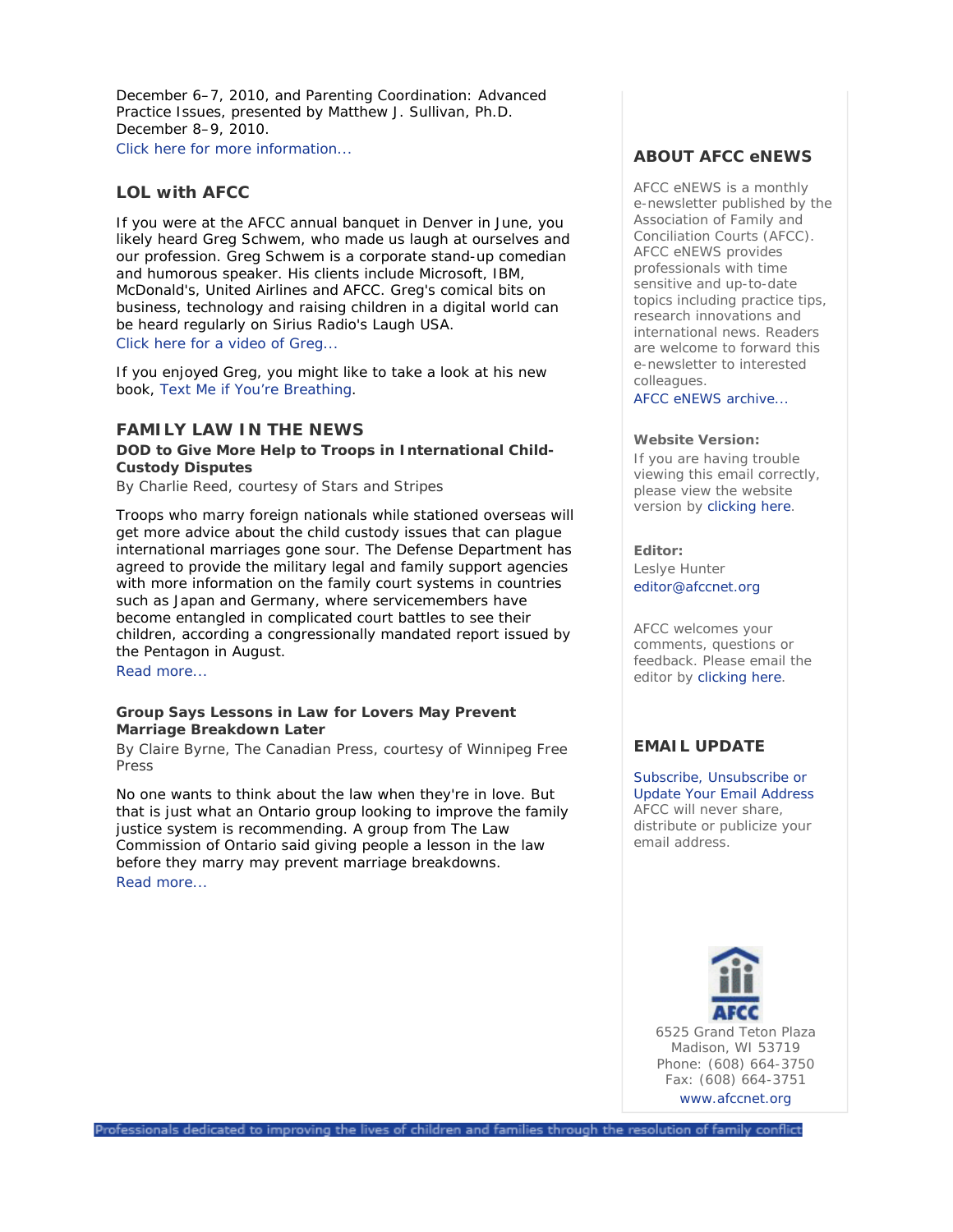



- **Family Court Review**
- **AFCC Conference Audio**
- **AFCC News**
- **Member Directory**
- **Member Resources**
- **Chapter Resources**
- **AFCC HOME**



**President's Message Is the Lack of Money the Root of Much Anger?** *by Robert M. Smith, J.D., M.Div., Windsor, Colorado* 



While there is an often quoted phrase "the love of money is the root of all evil," I am seeing what is perhaps a companion principle operating in a number of jurisdictions during these months preceding the election in the United States and some other countries. A generalized mood of anger about the state of the economy has caused some groups to adopt what at first appears to be a fairly simplistic answer: just reduce the amount of governmental services so that fewer taxes need to be paid. While news stories of military overspending on commonly available hardware items and legislators advocating

for limited-use pet projects have grabbed the headlines in previous elections, this year's stories appear to focus on simply advocating that we vote to cut funding and hope that at least essential services survive. In my home state of Colorado, courts have uniformly had to cut the hours and sometimes, a day or two each month—that they are open to serve litigants; and some districts limp along with far fewer court staff than are needed, causing more and more delays in hearing cases.

How do we preserve justice while operating in such a tight economy as promising programs are decimated because funding no longer exists? How can we accommodate lengthy hearings for high-conflict parents who are back in court for even more post-decree fighting? How can we provide the time for procedural safeguards that often take longer with self-represented litigants? Very few political leaders have felt that they could suggest the alternative—that more money is needed for vital services rather than less. It appears that it may be up to us to concentrate on finding ways to serve as many litigants as we can with programs that meet many of their legal needs outside of the courtroom.

Mediation has long been a timely and valuable program to assist litigants in appropriately resolving their issues, particularly in domestic relations cases. Other concepts and roles have been developing in recent years to work in conjunction with mediation, or to serve families in other spheres of their conflict. Family law attorneys have found that getting their clients into well-designed parenting education programs early in the legal process, as well as sending their high-conflict clients to multi-session level II programs, can reduce the level of parental fighting and refocus them on the disastrous effects their conflict has upon their children.

Another process that has gained the favor of courts in Colorado, as well as in other jurisdictions, is Minnesota's "social" Early Neutral Evaluation Process (ENE), a process that was described in detail in the October 2006 issue of *Family Court Review* by Yvonne Pearson and members of the Hennepin County Family Court Services. Since many jurisdictions tend to initially assign new judges and magistrates to family law, many of whom never practiced in family law prior to being appointed to the bench , while simultaneously reducing or eliminating judicial training budgets, some family law attorneys and mental health professionals have answered the call from their courts to volunteer in developing introductory family law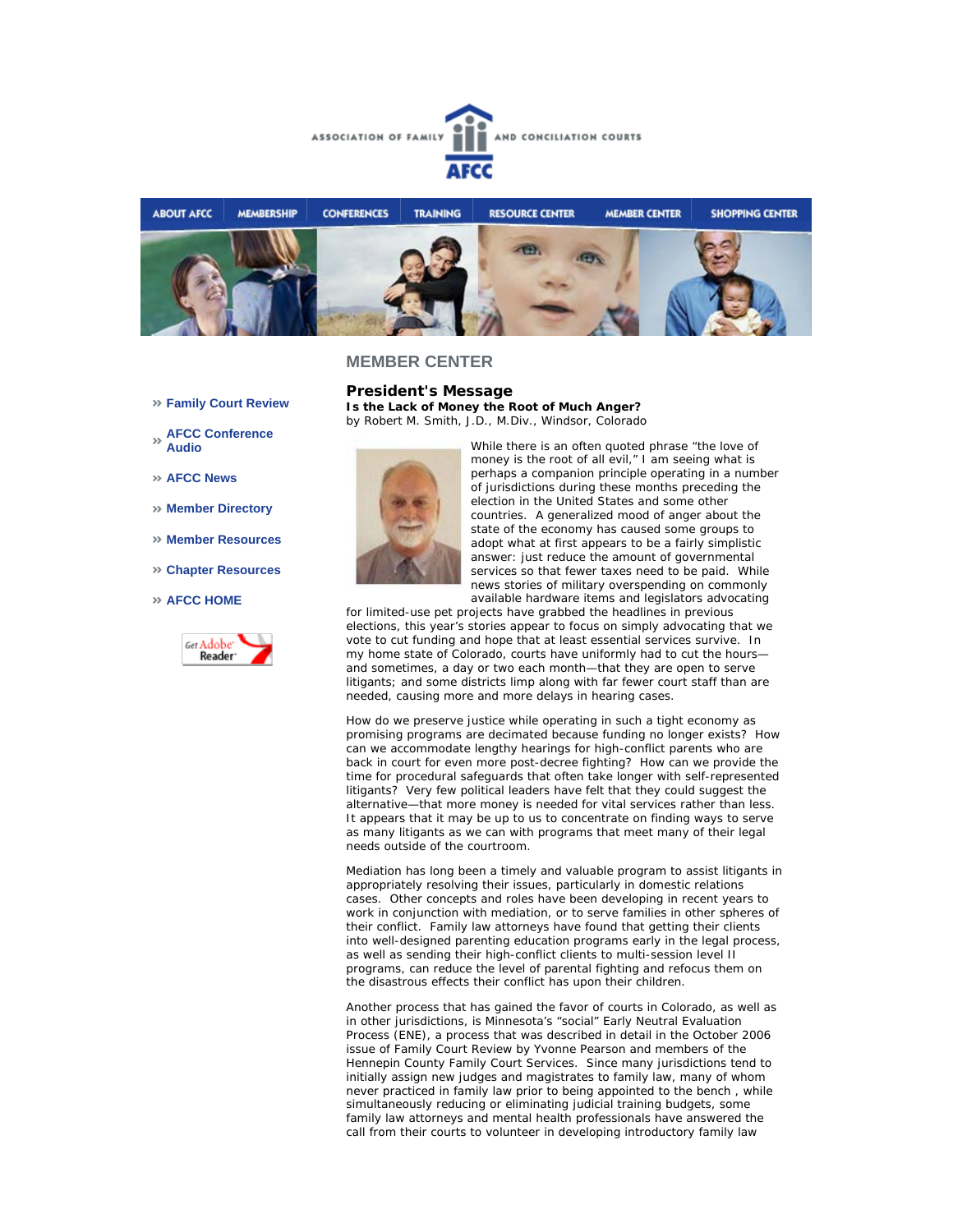workshops designed to help these new judicial officers understand the nuances that can help families reduce their conflict and benefit their children.

AFCC is very aware of the economic climate and has tried to keep our program expenses down during these difficult times. The AFCC Board of Directors has consistently chosen to keep the cost of an annual membership, with its significant benefits, at \$150 annually for the past nine years. Conference registration fees and hotel costs have also been kept relatively low, compared to other organizations in the field; and AFCC's Scholarship committee has been able to offer conference scholarships each year to those who would otherwise not be able to afford to attend.

In this period of financial anguish and rising frustration, I hope AFCC members will continue to create new approaches to helping families resolve their conflict, and will join with others to assist their jurisdictions in weathering these sometimes bleak economic times, until family law courts and programs finally have the funds they need to provide services to all families in need.

I hope to see you all later this month in Cambridge, Massachusetts, for what promises to be a tremendous Child Custody Evaluation Symposium.

—Bob Smith, AFCC President

6525 Grand Teton Plaza, Madison, WI 53719 Phone 608.664.3750 Fax 608.664.3751 afcc@afccnet.org www.afccnet.org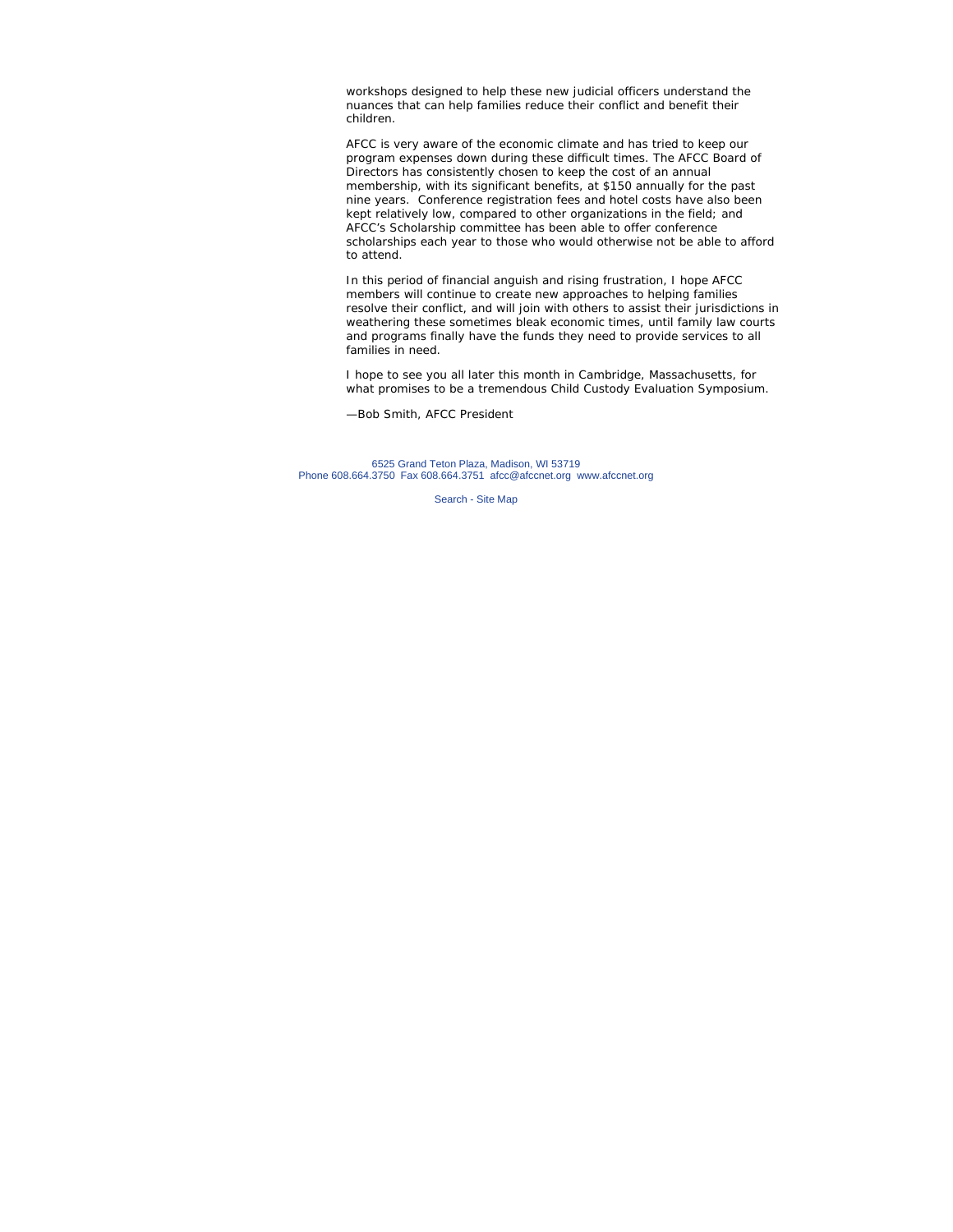



**Family Court Review** 

- **AFCC Conference Audio**
- **AFCC News**
- **Member Directory**
- **Member Resources**
- **Chapter Resources**
- **AFCC HOME**



**AFCC Member Profile Hon. Paula M. Carey, Chief Justice of the Massachusetts Probate and Family Court**



**What does your current position entail?** I was appointed as a Justice in the Probate and Family Court in January of 2001 and on October 1, 2007, I became Chief Justice of the Probate and Family Court. My current position involves sitting when I can; however, most of my daily duties involve the management of the Massachusetts Probate and Family Court, which is comprised of 14 divisions and has 50 judges, 14 elected Registers and 500+ employees. I develop policy and endeavor to improve our systems

to benefit the families and other users of our court.

#### **How did you become interested in the field of family law?**

I became interested in the area of family law because of the opportunities in the family law field to help people. When I speak, I often tell people that working in the area of family law is a vocation, not a job. You have to have a unique personality and a willingness to accept people where they are at that moment in their life and be willing to roll up your sleeves and try to help them. Otherwise you will burn out and become ineffective and frustrated. The challenges in the family law area include cutting edge issues as the definitions of family evolve and as technology causes us to become less certain about who is a parent or what makes a family.

#### **What advice would you give to someone entering the field now?**

I would advise someone entering the field now to work hard and educate yourself about families and children, including their developmental needs. Read not only the law but the psychological literature in the field. Affiliate yourself with organizations such as AFCC and local bar associations.

#### **What are the greatest challenges (or biggest changes) you see in the field now?**

The greatest challenge I see in the field now is the state of the economy. The economy has put many families in crisis and has forced families, that might otherwise not need to seek judicial intervention, to seek intervention. The state of the economy has created a crisis situation in terms of staffing in the courts and the volume of cases has created inordinate stressors on staff and judges. Decreased resources for families mean that more and more people are unable to afford to pay for evaluations or hire lawyers. Judges are often left with inadequate or flawed information that must be sorted out to make decisions that can have multigenerational effects.

**What would you like to see happen in the field ten years from now?**

I would like to see the court adequately staffed and to have a triage system that can direct all parents to the appropriate resources to help resolve disputes, perhaps short of contested court intervention. I would like to see early intervention in cases to get them on the right track, to provide education and, hopefully, structure to get families through the break up of their family system and to help them develop a new system,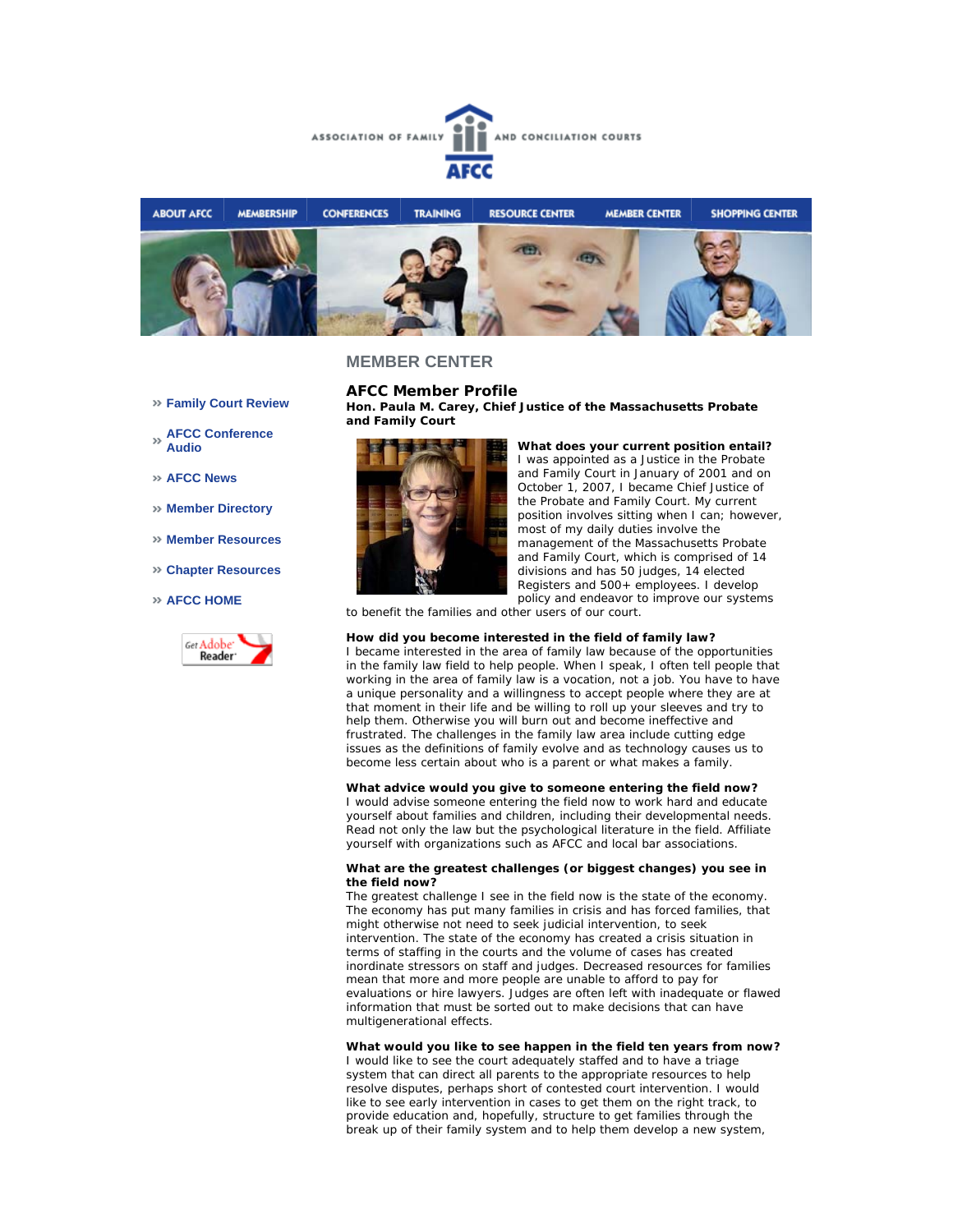albeit functioning differently, that would ensure that both parents have involvement with all aspects of their children's lives, absent parental fitness concerns.

### **What aspect of your work do you enjoy the most?**

I enjoy all aspects of my work. I find it tremendously fulfilling and important. I am humbled and honored to be able to serve in the Massachusetts judiciary and to work with incredibly committed judges, court staff, lawyers, GALs and others who all contribute to delivering justice to those who use our court. I am proud of the work we do and am committed to improving the process for families in the Probate and Family Court. As for the aspect I enjoy the most, it would be deciding cases and the hands-on opportunity to make a difference in the life of a child.

### **How did you first learn about AFCC? When was that?**

I learned of AFCC as a lawyer from colleagues. I would say in the mid 90s.

#### **What do you like most about AFCC?**

I enjoy the collaboration between professionals, all of whom have a commitment to families and children and helping them emerge from the break up of a family system intact, albeit differently, in the most secure way they can. Members of AFCC are engaged in cutting edge thinking about how to deal with children, families and family systems breakdowns.

#### **What is your proudest personal achievement?**

My proudest personal achievement is becoming a justice of the Probate and Family Court in Massachusetts.

#### **What do you enjoy doing in your free time?**

I enjoy spending time with loved ones, biking, skiing, golfing, reading, painting (pictures not houses) and the ocean.

#### **Tell us something about yourself that your AFCC colleagues don't know or answer a question that you wish I had asked.** My favorite lunch is yogurt and I get up each weekday at 4:15 a.m.

6525 Grand Teton Plaza, Madison, WI 53719 Phone 608.664.3750 Fax 608.664.3751 afcc@afccnet.org www.afccnet.org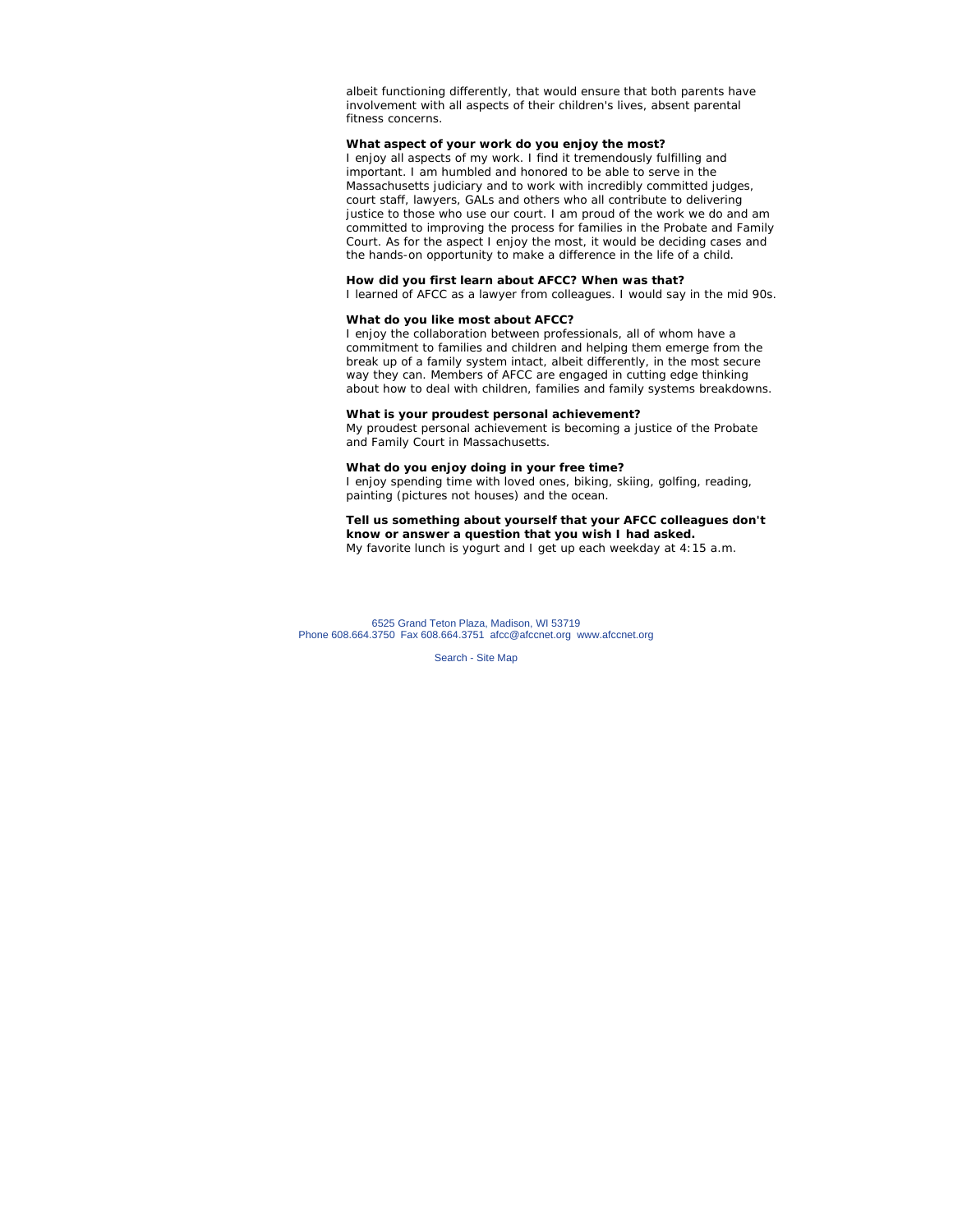



**AFCC Member News** 

- **Family Court Review**
- **AFCC Conference Audio**
- **AFCC News**
- **Member Directory**
- **Member Resources**
- **Chapter Resources**
- **AFCC HOME**



**Hon. R. John Harper**, a Judge of the Superior Court of Justice of Ontario (London) and an AFCC Board member, has been appointed Senior Judge of the Family Court Branch (Toronto) to replace Madam Justice M.J. Hatton, who was transferred to Durham effective August 6, 2010. Mr. Justice Harper was appointed a Judge of the Superior Court of Justice in 2006. He received a Bachelor of Laws (LL.B.) from Dalhousie Law School in 1972 and was admitted to the Ontario Bar in 1974. Prior to his appointment, he was a senior partner with Harper Jaskot. He has been a member and vice-chair of the Board of Directors of the Community Child Abuse Council (2005). He was past chairman of the Development Committee for the Association of Family and Conciliation Courts and past president of the Hamilton Law Association. He was recognized as a certified specialist in family law by the Law Society of Upper Canada in 1996. He has been a prolific writer and lecturer on family law matters.

6525 Grand Teton Plaza, Madison, WI 53719 Phone 608.664.3750 Fax 608.664.3751 afcc@afccnet.org www.afccnet.org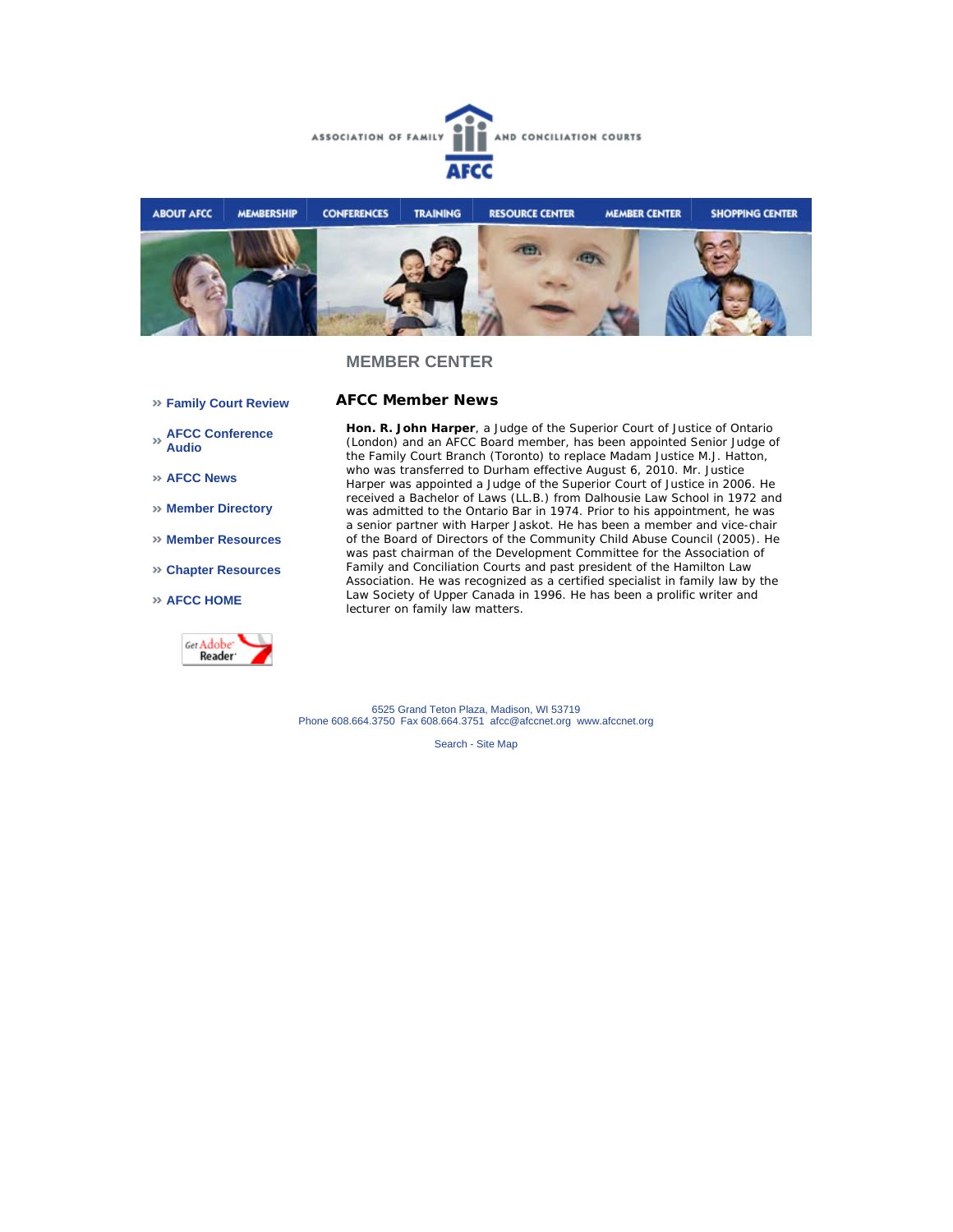



- **Family Court Review**
- **AFCC Conference Audio**
- **AFCC News**
- **Member Directory**
- **Member Resources**
- **Chapter Resources**
- **AFCC HOME**



# **AFCC Chapter News**

*Please take a look at each chapter's website for more detailed information about the chapter's activities.*

#### **Minnesota**

The Minnesota Chapter of AFCC was granted its charter at the AFCC Annual Conference in Denver, Colorado, in June 2010. The chapter held its annual meeting and educational event in July, sponsored a lunch-and-learn in October and is co-sponsoring and participating in a Child Custody Roundtable at the William Mitchell College of Law. www.afccmn.org

### **Missouri**

The Missouri Chapter of AFCC created a new logo and revamped the design on its newsletter. The Chapter Board is working to create a YouTube channel that would allow the chapter to post videos of recent presentations from lunch-and-learns. The chapter collaborated with the parent organization on a training program in September and has planned its spring conference for March 3–4, 2011, in St. Louis. For more information, email Andrea Clark at aclark@stlouisco.com.

### **Ontario**

The Ontario Chapter of AFCC was granted its charter at the AFCC Annual Conference in Denver, Colorado, in June 2010. The chapter held its annual conference in Toronto in October, as well as co-sponsoring an ADR program in Windsor and organizing a child protection training program for new lawyers. The chapter continues to partner with other groups and Ontario has recently undergone massive legal reforms. www.afccontario.ca

#### **Texas**

The Texas Chapter of AFCC held its annual conference, October 15–16, 2010, in collaboration with the University of Houston Law Center Clinical Program. The conference, *Children Caught in the Conflict: A Multidisciplinary Perspective*, featured Isolina Ricci as the keynote speaker. www.texasafcc.org

### **Washington**

The Washington Chapter of AFCC, the newest AFCC Chapter, was granted provisional status at the AFCC Annual Conference in Denver, Colorado, in June 2010. The chapter has a website in the early stages of construction and will hold its first meeting and inaugural event on November 12, 2010, with a "slice of AFCC" pizza luncheon. www.wa-afcc.net

6525 Grand Teton Plaza, Madison, WI 53719 Phone 608.664.3750 Fax 608.664.3751 afcc@afccnet.org www.afccnet.org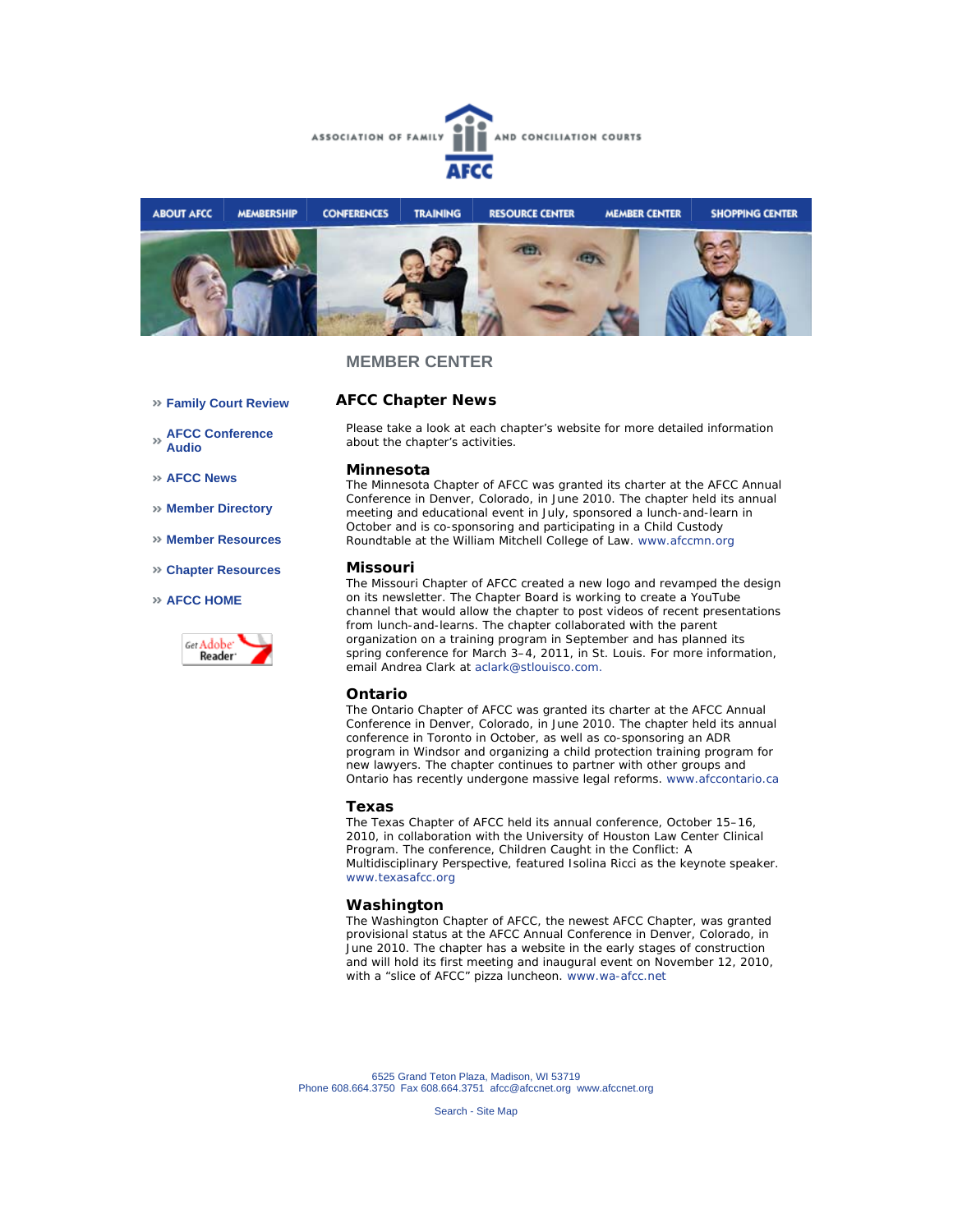



## **ASK THE EXPERTS**

**Ten Steps on the Path to Stepfamily Happiness** *By Leslie Todd, LCSW, ACSW, Baton Rouge, Louisiana* 

#### **1. Educate yourself before you commit**

All stepfamilies are unique. Even if you grew up in a stepfamily, your new stepfamily will be different. Preparing for your new stepfamily will save countless hours of confusion and disappointment for all involved. Understanding the children's positions is as important as understanding the roles the adults will play.

#### **2. Talk about money before you commit**

Stepfamily failures are largely attributed to childrearing and money issues. Stepfamily finances are complicated: child support money may be flowing in and/or out of your home. Be very clear with your partner about your prior financial obligations. Talk with your attorney regarding spousal support, child support, or educational fund responsibilities. Figure out how you're going to handle "his, her, and ours" money issues.

#### **3. Lower your expectations**

The first marriage is about "us." The next marriages are about "them" the children, the sets of grandparents, the former spouses' households, maybe even the court. The more people, the more likely that somebody somewhere in the system will be less than happy much of the time. Don't expect to please everyone, or for everyone to please you.

#### **4. Respect your unique perspectives**

Empathy and curiosity are the traits that distinguish the best-functioning stepfamilies. Members are genuinely interested in listening and understanding each person's unique perspective. Members do not flinch when their viewpoints differ, but engage in conversation that builds trust and appreciation.

#### **5. Have a life outside your family**

Your personal needs for love and validation are normal and good. Rather than overloading your stepfamily with expectations (conscious or unconscious), share yourself with a larger community. It relieves your stepfamily of having to "care too much" and also gives you more outlets for your talents and feelings.

#### **6. Do regular stuff together**

Stepfamilies find their way by doing the normal stuff—eating together, doing chores, enjoying sports or a movie. Kids and adults will learn how to interact with one another over time.

#### **7. Let the children love their whole family**

This sounds easy, but if it were, family courts wouldn't exist. Children will test out whether it's okay to love their parents in other homes, or may feel they have to "prefer" your new stepfamily in order to make it work. Show your children you are neither competitive nor threatened; help them grow big hearts.

#### **8. Get creative: experiment with new rituals**

Rather than competing over whose rituals will win out in an awkward hybrid, try something entirely different now and then. A new vacation

- **Family Court Review**
- **AFCC Conference Audio**
- **AFCC News**
- **Member Directory**
- **Member Resources**
- **Chapter Resources**

### **AFCC HOME**